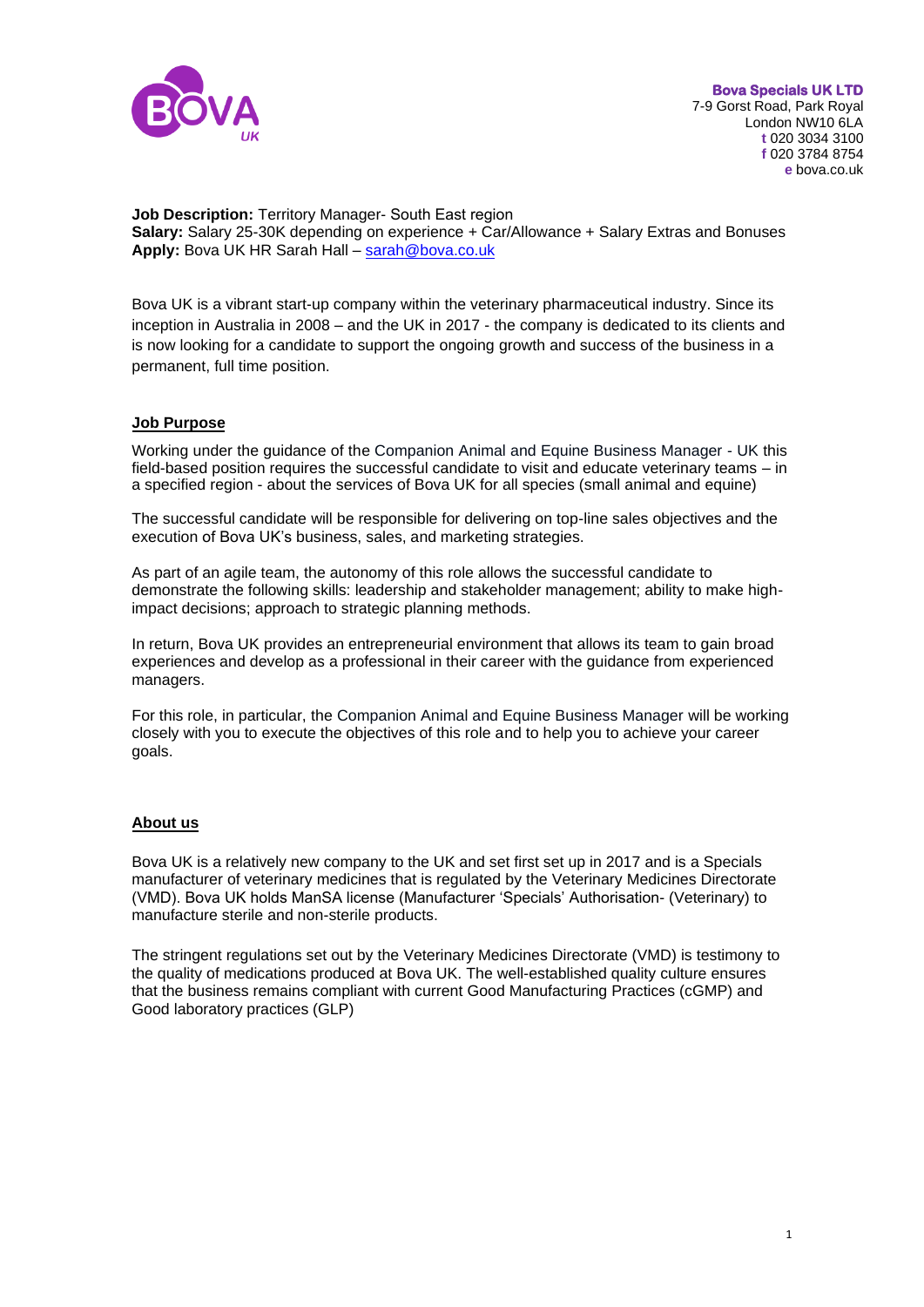# **Benefits for you**

- Competitive starting salary, which will increase as you develop and progress within the role;
- 25 days annual leave (Plus Bank Holidays);
- Pension scheme
- Company car or allowance;
- Company bonus scheme;
- 50% off a Pure Gym membership;
- Medical Insurance
- Training and opportunities to develop within your role and career.

## **Core Responsibilities**

## **Planning**

- Maintain high level of expertise of the VMD's Prescribing Cascade, the Specials
- Manufacturing space, and the increasing portfolio of Bova UK's products and services;
- Develop and maintain account plans for top clinics, client-visit strategies and virtual meetings
- Daily maintenance of the Customer Relationship Management (CRM) System;
- Execute the pre-defined business, sales, and marketing activities;
- Analyse and interpret actual and potential customer sales and growth opportunities.

## **Stakeholder Management**

- Develop mutually beneficial, long-term partnerships with our customers based on high quality customer care;
- Implement bespoke customer solutions utilising your own initiative and assistance from management and marketing;
- Initiate and maintain regular contact and professional relationships with head office personnel;
- Initiate and promptly respond to daily communication with your line manager;
- Contribute to upholding the company's positive internal culture.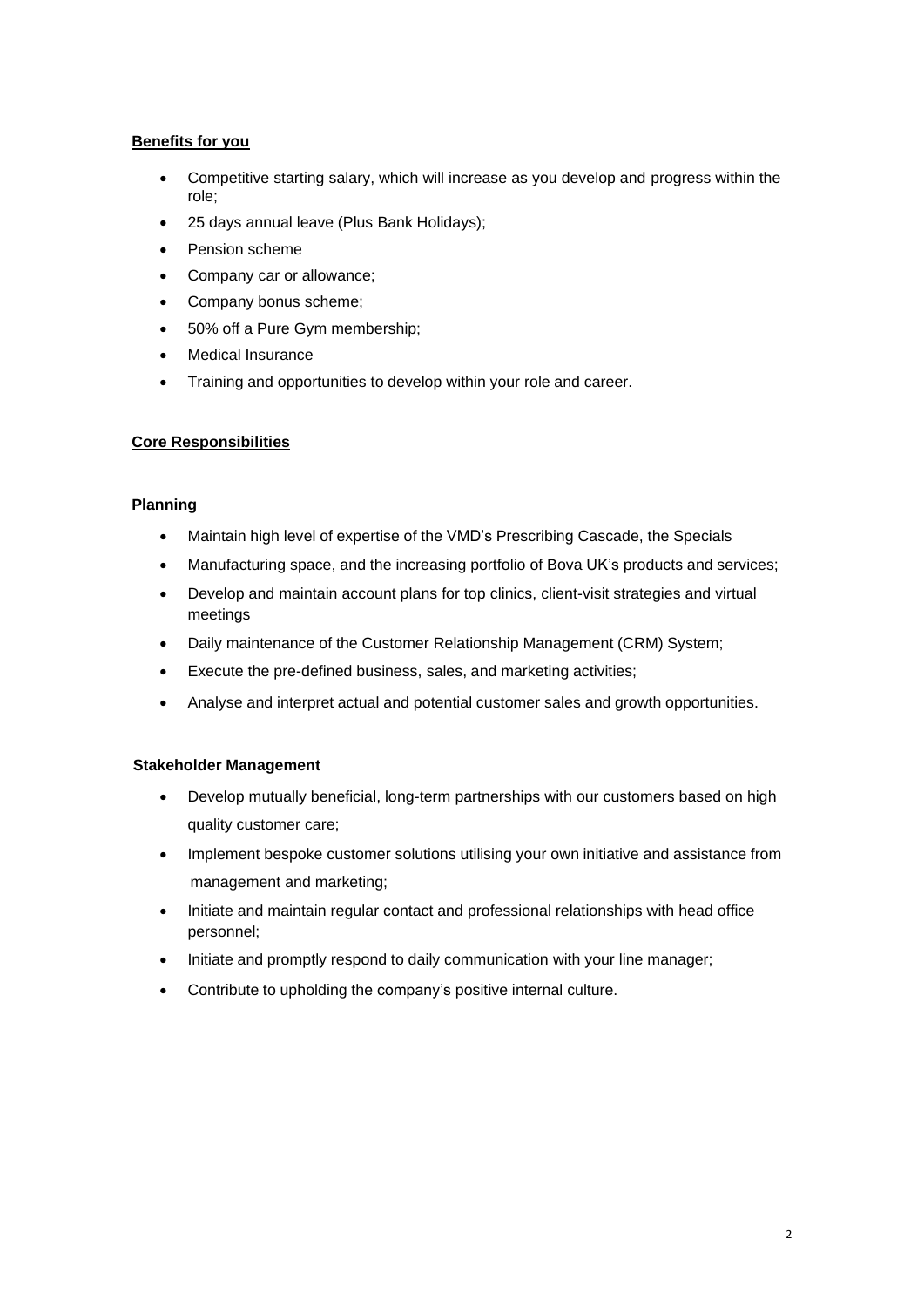# **Client-Visits**

- Deliver client-visit/virtual activity in accordance with agreed KPIs to achieve the required coverage and frequency with identified target customers;
- Ensure that specific objectives exist for each individual client-visit (minimum and maximum expectations);
- Proactively identify customer opportunities and act on them;
- Accurately record all contact and client-visit activity in the CRM system;
- Ensure a clear and timely follow up plan is in place, which is then actioned appropriately.

# **Personal Skills & Attributes**

- Goal orientated, confidently competent, and a high-achiever;
- Strong, open-communication (especially with your line manager);
- Negotiation techniques and the ability to learn new skills;
- Self-starter and ability to initiate self-learning;
- Ability to follow instructions (verbally or through SOP's);
- Proven ability to think on behalf of the business;
- Builds successful and effective relationships;
- Ability to handle critical information;
- Ability to retain and discuss product information;
- Ability to plan and schedule ahead of time;
- Ability to work autonomously and within a team;
- Adaptable to new software and technologies;
- Networking with clients at events (inside and outside of normal working hours);
- A strong work ethic and a proactive approach to a fast-paced high-growth company environment;
- Integrate data analysis with selling stories that leverage business growth;
- Hold a valid UK driving license.

## **Training, Qualifications and Experience**

- Experience is necessary in the following field(s): Veterinary; Veterinary Nursing; Animal health or other related industry; customer facing role;
- Degree qualified in science, business, or marketing related fields is desired but not essential;
- Current passport and valid driving licence;
- Skills in Microsoft Office and CRM Systems.